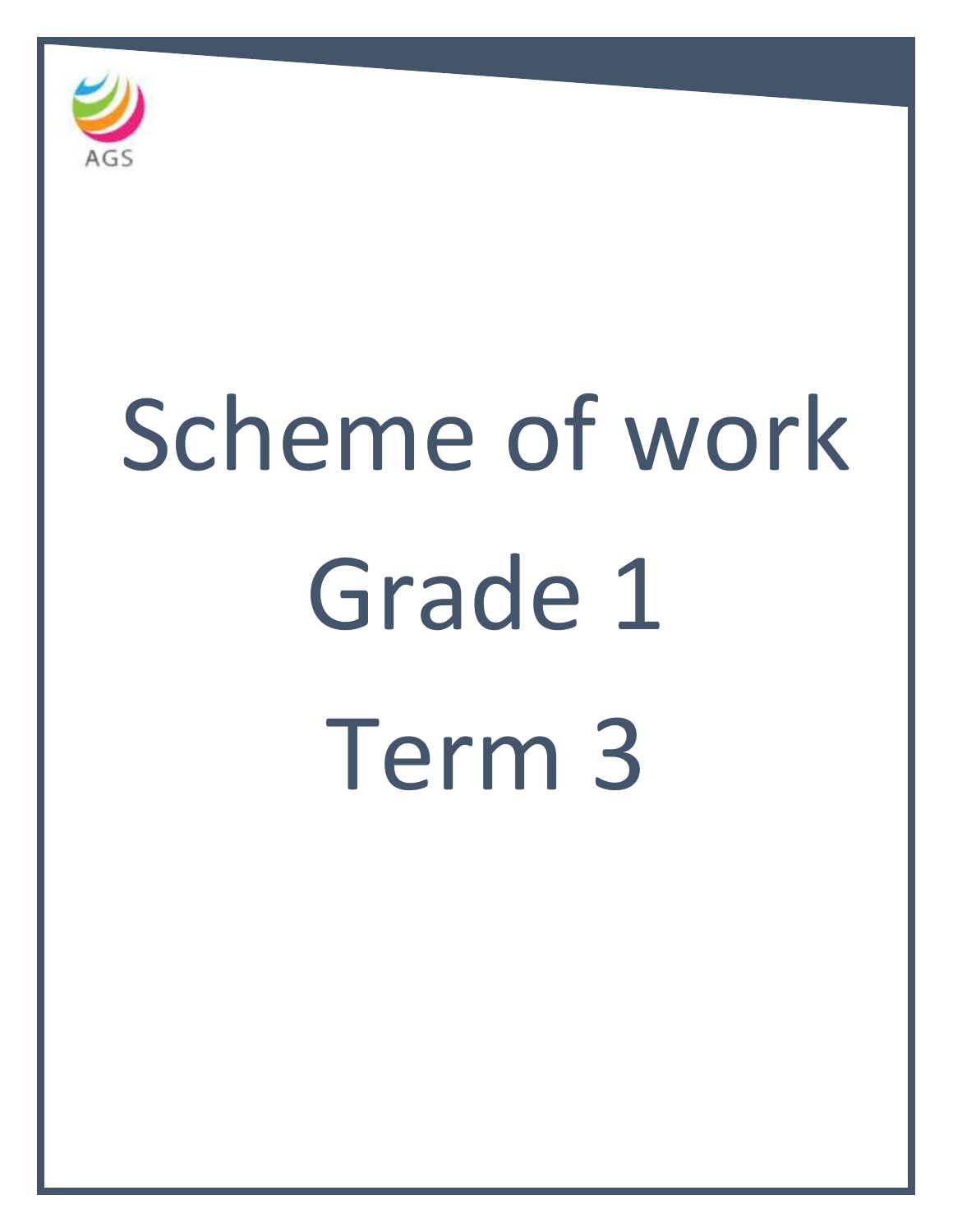

Our aim for this year is to improve all aspects of our English: Speaking and Listening, Reading and Writing. We will focus on expanding our vocabulary, composing sentences orally and writing sentences ensuring they are grammatically and syntactically correct.

In Phonics, we will be following Letters and Sounds, we will continue to consolidate knowledge of Phase 3 sounds and Phase 4 tricky words. Our main focus will be to learn Phase 5 alternative graphemes (other ways to spell the sounds we have already learnt e.g. ai and ay). Our spelling words are focused on learning the first 100 high frequency words with some phonetic words based on the sounds learnt in class that week/the children's pace of learning in our phonics lessons. Our phonics and spelling program have been formulated to improve children's reading phonetically and by building up a bank of sight words.

# **Unit 1**

We will continue to learn about 'Things that have happened.' This focuses on the children being able to compose a recount of events that they have experienced, in the form of 'Weekend News,' 'Holiday News' and trips recounts.

# **Aims and Objectives:**

### **By the end of the unit, students will be able to:**

- retell events orally
- pick highlights of a time period
- begin to have an understanding of the past
- write recounts

# **Skills Development:**

# **During the course of this unit, students will:**

- know the days of the week
- begin to understand and use the notion of sequencing and time order
- begin to understand and use first and third person
- begin to understand and use simple connecting words
- retell, record and organise ideas around an event.
- recognise common words ending -ed.

#### **Unit 2**

In our unit 'Booklet writing' we will be creating country fact files about different countries. We will gather information using a range of simple non-fiction texts with the typical features of a nonchronological report such as pictures, photographs, captions and labelled diagrams.

#### **Aims and Objectives:**

#### **By the end of the unit, students will be able to:**

- **•** differentiate between fiction, non-fiction
- identify features of non-chronological report texts including contents page, index and glossary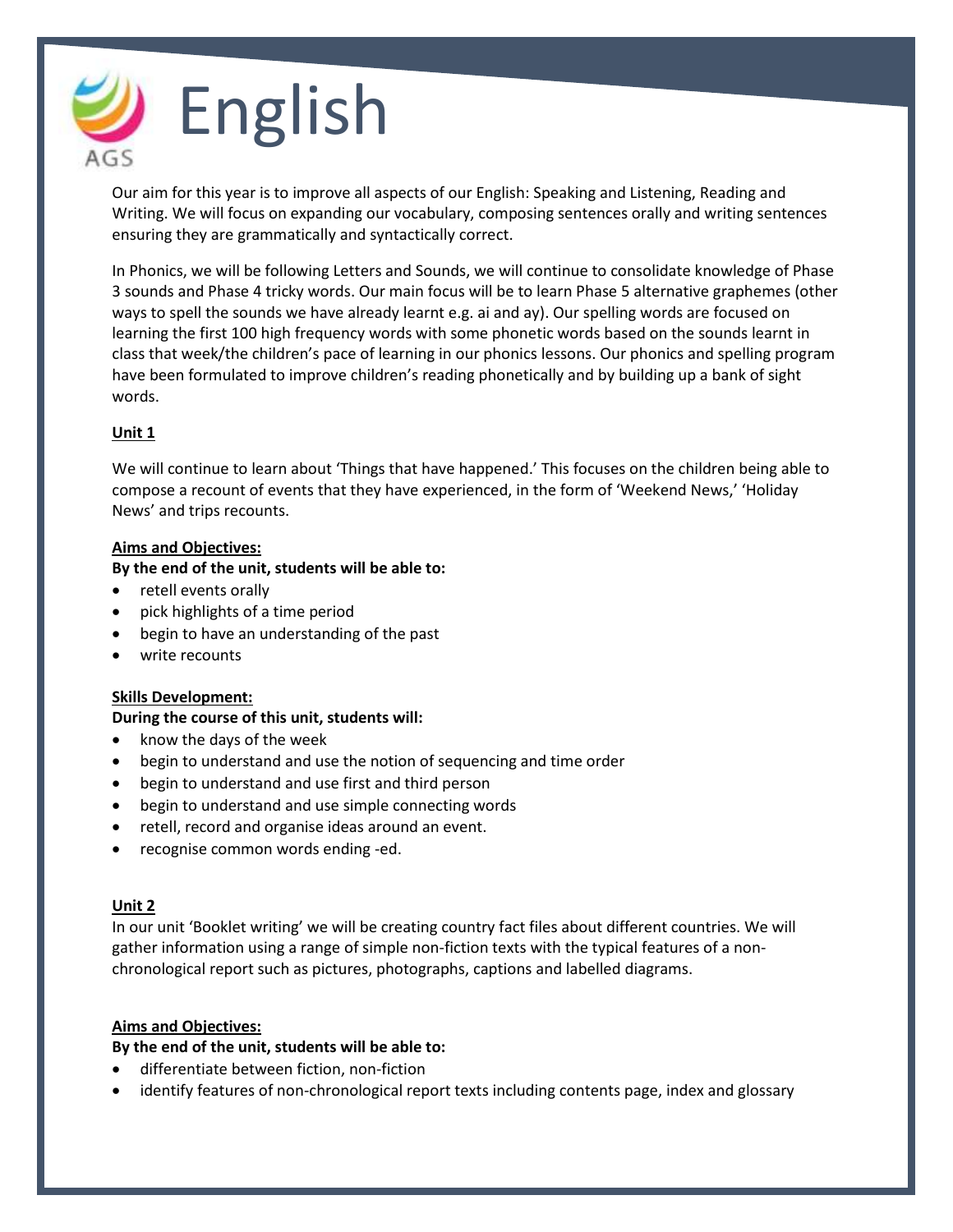- develop an understanding of the purpose and organisation of such texts
- discuss word meaning.

## **Skills Development:**

### **During the course of this unit, students will:**

- know the words for labelling the parts of a book
- increase their knowledge of subject-specific words
- begin to understand the notion of using words to explain word meanings
- begin to understand the notion of using pictures to represent words
- record and organise ideas around a topic.

# **Unit 3**

We will learn about 'Fantasy Stories.' Texts are introduced to explore the notion of fantasy: stories which feature settings, characters and events that could not happen in real life. These will encourage strong oral work, rhyme play, independent reading, sequencing, discussion, role play around makebelieve journeys, problem-solving and creative thinking.

The chosen texts provide a focus for concept preparation and vocabulary development, shared, paired and/or individual reading and writing. Learners are encouraged to speak and share experiences before attempting to read and then record their responses. Role play is a strong element of this unit and should encourage imaginative responses in action and speech. This unit supports language play, rhyming patterns and long vowel phonemes.

## **Aims and Objectives:**

# **By the end of the unit, students will be able to:**

- differentiate between real and make-believe stories
- read and talk about a range of fantasy stories including settings, characters and events
- write and share their writing about fantasy settings, characters and events
- retell stories in role play scenarios
- recognise and discuss strong language features of a range of stories.

#### **Skills Development:**

# **During the course of this unit, students will:**

- begin to use a wider range of strategies for their own spelling
- read and spell high-frequency/common words with increasing confidence
- be able to recognise long vowel phonemes of the same and different spellings
- retell and reinvent story ideas in a time sequence with a beginning, middle and end.
- building vocabulary by understanding the meaning of and using the words similarities and differences.

# **Suggested support at home:**

Research indicates that reading is a very strong determiner of how well your child will achieve in all areas of learning and we wish to foster a wonderful reading culture in our school. There is also a strong correlation between achievement and the number of books in your home. To help your child at home,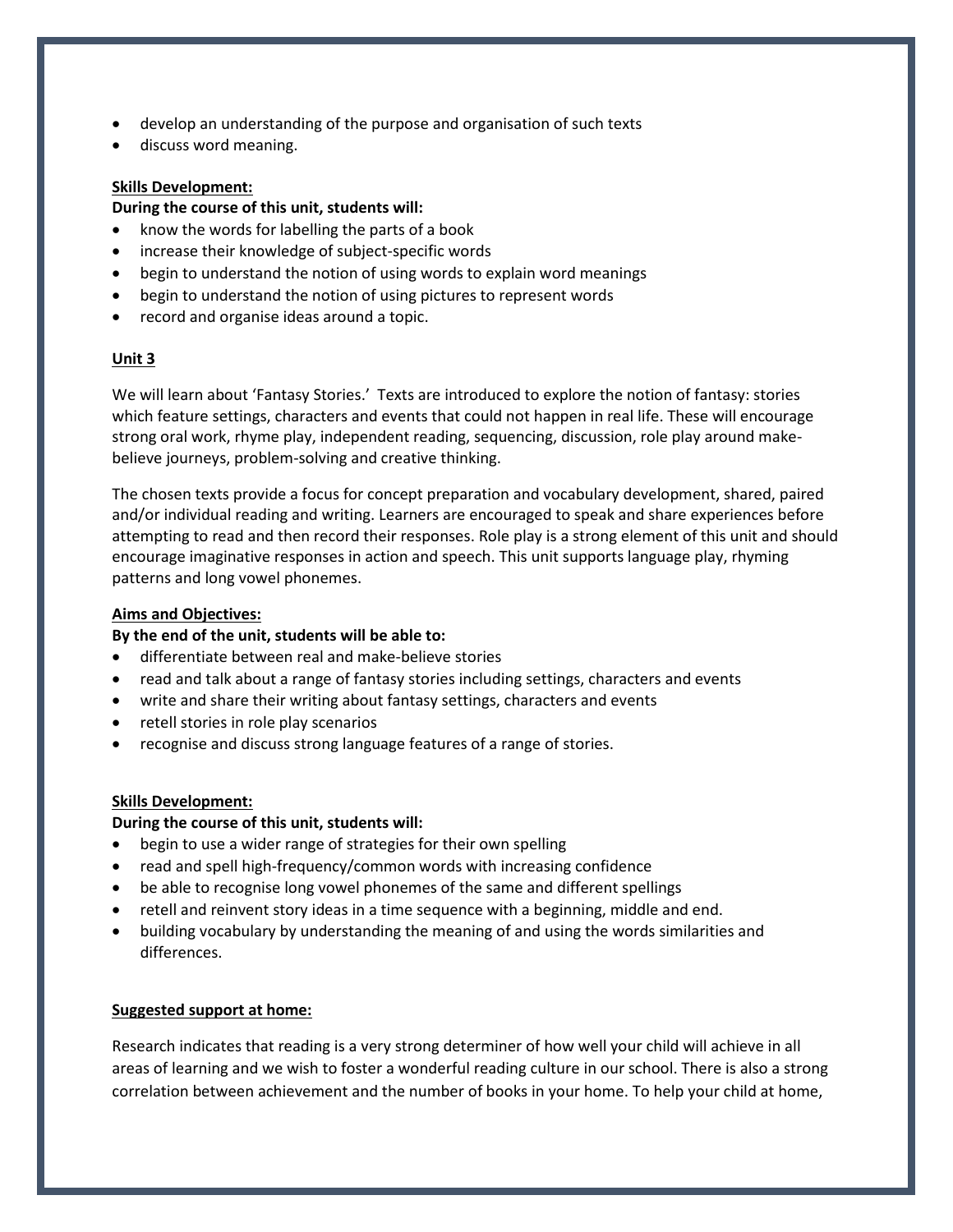please read with them daily. This can mean reading aloud to your child as well as listening to your child reading aloud to you. Reading can also take many forms; it might be reading signs when out and about, reading online material, games, magazines, subtitles on the television etc.

Please note the importance of 'Mother Tongue' – children's home and first language. It is crucial that children with English as an Additional Language continue to improve their first language in order to support their learning of English and additional languages.

Children also need to learn their spellings (or sounds) daily and then continue to revise them after any spelling assessments or dictations to ensure they have embedded an ever increasing number of spelling rules or sounds. Remember, we are aiming for long term memory rather than short term performance.

#### **Assessment**

The assessment of pupils' learning is always ongoing. Through verbal and written feedback, we provide pupils with support and advice in order to help them know and improve on their own next steps in the learning process in English.

During the term, pupils will complete independent pieces of writing, which we will use to assess a range of writing skills more generally. This provides us with feedback on how well your child is attaining relative to grade and curriculum expectations. Formatively, it provides feedback that will help us identify the next steps in writing for your child.

At the end of the year, pupils will be judged and reported against grade related expectations for the Cambridge International Curriculum English objectives.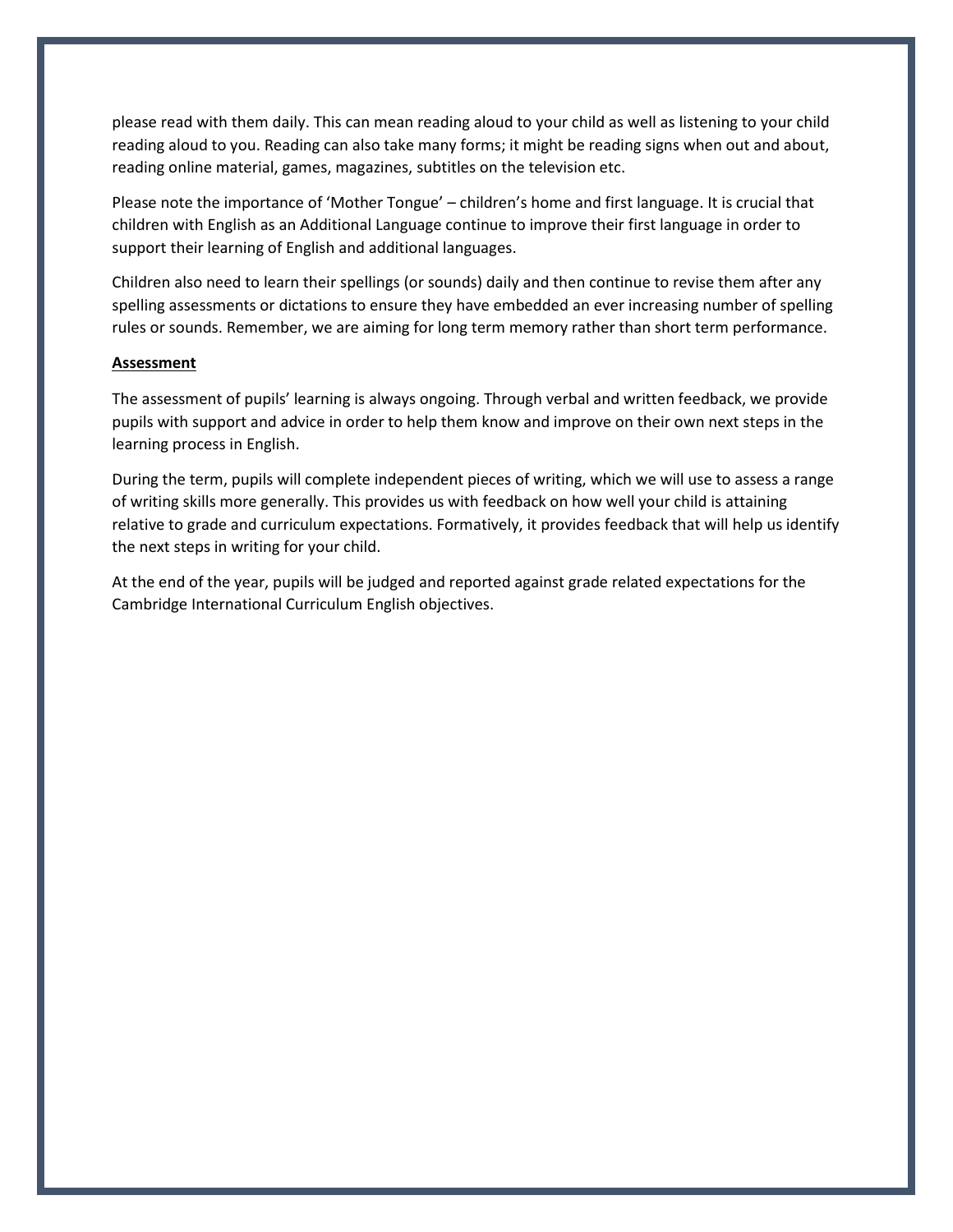

During Term 3, we will be deepening and consolidating our knowledge that we have already explored during Term 1 and 2.

# **Unit 1 Learning Objectives:**

# **Numbers and problem solving**

- Recite numbers in order (forwards from 1 to 100, backwards from 100-0).
- Read and write number words from one to twenty.
- Count objects up to 100, using tens and ones and arrays to help with this.
- Count on in twos, fives and tens.
- Partition two-digit numbers into tens and ones.
- Within the range 0 to 100, say the number that is 1 or 10 more or less than any given number.
- Use 'more' or 'less' to compare two numbers and give a number which lies between them.
- Order numbers to 100 positioning on a number square.
- Use ordinal numbers to describe positioning or dates e.g.  $5<sup>th</sup>$  April,  $1<sup>st</sup>$  place etc.

# **Suggested support at home**

Below are some ideas you could do at home to support your child's learning of the following:

# **Numbers and the number system**

- Practise counting up to and down from 100 regularly; practise ordering (first, second, third…) and practise indicating quantities at home (for example, 5 apples, 7 oranges, 6 centimeters).
- Read, write, count and compare numbers up to 100, supported by objects and visuals (for example, Base Ten, Numicon, food objects, toys etc.).
- Practise counting in 2s, 5s and 10s from different numbers to develop recognition of number patterns (such as odd and even numbers).
- Continue to create repeating patterns with objects and with shapes, to help develop pattern recognition.
- Ask your children problem solving questions, such as 'count up from 75 to 88'; 'countdown from 99 to 81'; 'If I have 15 sweets and I eat 10, how many do I have left?'.

# **Unit 2 Learning Objectives:**

**Calculation** (*Addition and subtraction/ division and multiplication/mental strategies*)

- Understand addition as counting on and combining two sets; record related addition sentences.
- Understand subtraction as counting back and 'take away'; record related subtraction sentences.
- Understand the difference as 'how many more to make the biggest number?'
- Add/subtract a single-digit number from a two-digit number by counting on/back.
- Find two more or less than a number, recording the jumps on a number line.
- Relate counting on and back in tens to finding 10 more/less than a number.
- Begin to use the  $+$ ,  $-$  and  $=$  signs to record calculations in number sentences.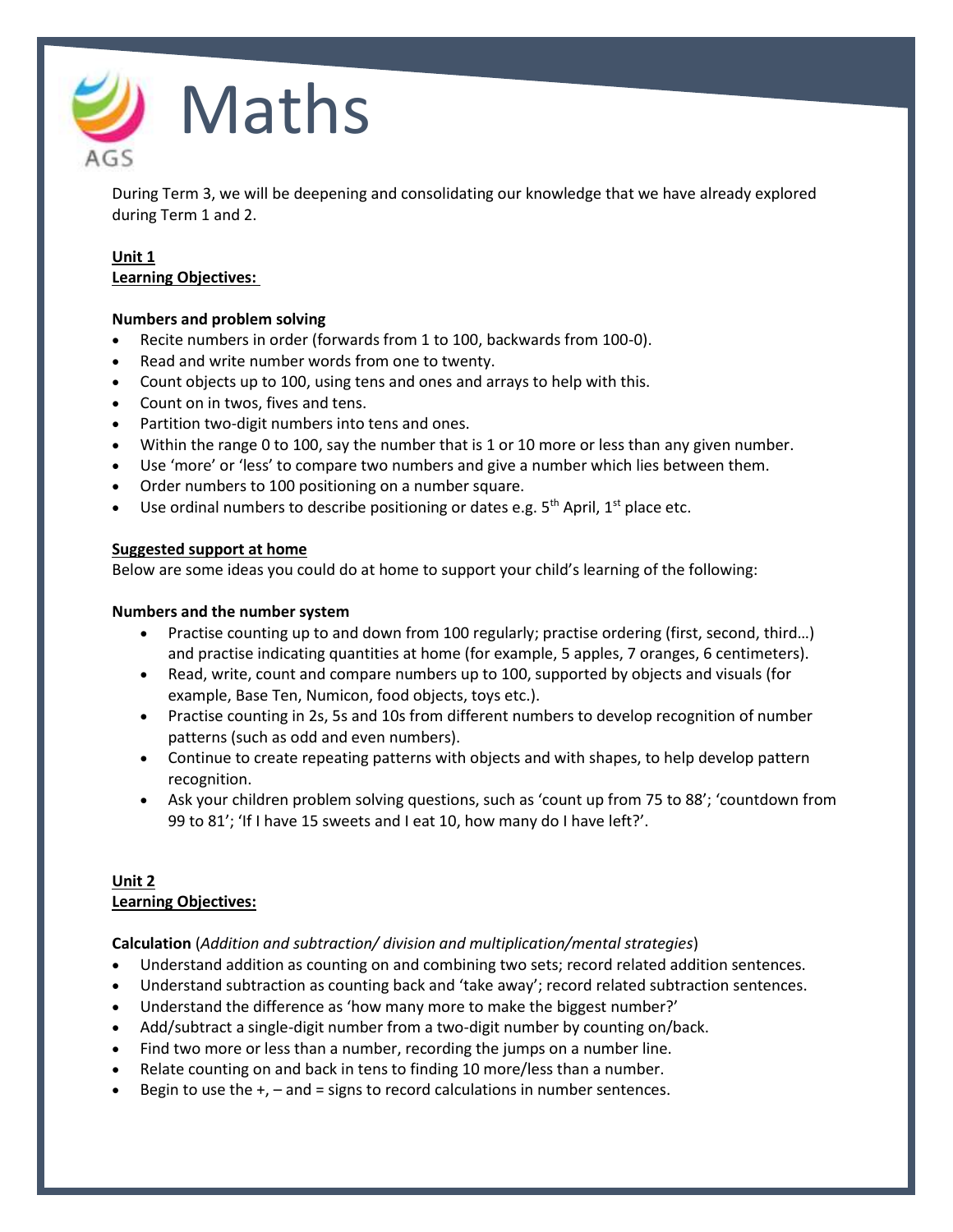- Recognise the use of a sign such as  $\Box$  to represent an unknown, e.g.  $6 + \Box = 10$ .
- Know all number pairs to 10 and record the related addition facts.
- Recognise multiples of 2, 5 and 10.
- Add more than two small numbers, spotting pairs to 10, e.g.  $4 + 3 + 6 = 10 + 3$ .
- Know all number pairs to 10 and record the related addition/subtraction facts.
- Solve one-step problems involving multiplication and division, using concrete objects, images and arrays with the support of a teacher.

# **Suggested support at home**

Below are some ideas you could do at home to support your child's learning of the following:

# **Calculation** (*Addition and subtraction/ mental strategies*)

- To recognise groups of numbers, this can be achieved by grouping objects together for example group 3 oranges together, group 4 apples together, group 3 grapes and 1 kiwi together.
- To learn different arrays of numbers, for example the dot arrays on a dice, to recognise the different pieces of Numicon and Base Ten and which number they represent.
- Ask your child what these symbols represent:  $+$ , = and  $-$ .
- Discuss different languages that can be used for addition and subtraction e.g. subtract can mean less than, take away, difference and addition can mean add, sum of, total etc.
- Notice numbers around you (e.g. 8) and ask 'How many more to make 12?'
- Ask your child to explain how to add two different amounts together. Give them the opportunity to use objects, number lines or number squares if they need help. Ask them how they would write down what they just did using + and =.
- In the supermarket, count how many apples, carrots or similar items. Ask questions such as, 'What if we put two back, how many would we have then?' Encourage your child to count back from the total, rather than put two back and count what is left.
- Do similar things with items at home, writing down what you did. For example, 'We have seven apples, let's put two back. How many do we have now? Count back from 7: 7, 6, 5 and write  $7 2 = 5.$
- Look out for opportunities in the supermarket and at home to put two amounts together and ask 'How many altogether?' Encourage your child to count on (or back) from one of the amounts rather than counting everything.
- Record some of the things you talk about in number sentences such as  $12 7 = 5$ . For example, 'We started with 12 sweets and have eaten 7. So now we have 5 sweets left.'
- When adding two amounts together, try adding in a different order. Comment that it doesn't matter which way round you add the same two amounts, you always get the same total.
- Use number lines and number squares to jump back or forward to subtract or add different numbers.
- Through grouping and sharing small quantities at home, this will help children to understand multiplication and division.
- Group objects in 2s, 5s or 10s and practise counting them, so the children can visualise grouping.
- Ask your children problem solving questions, such as 'if I have 9 pairs of shoes, how many shoes do I have altogether?'; 'if I have 70 balloons and I share them equally between 7 boxes, how many are in each box?'.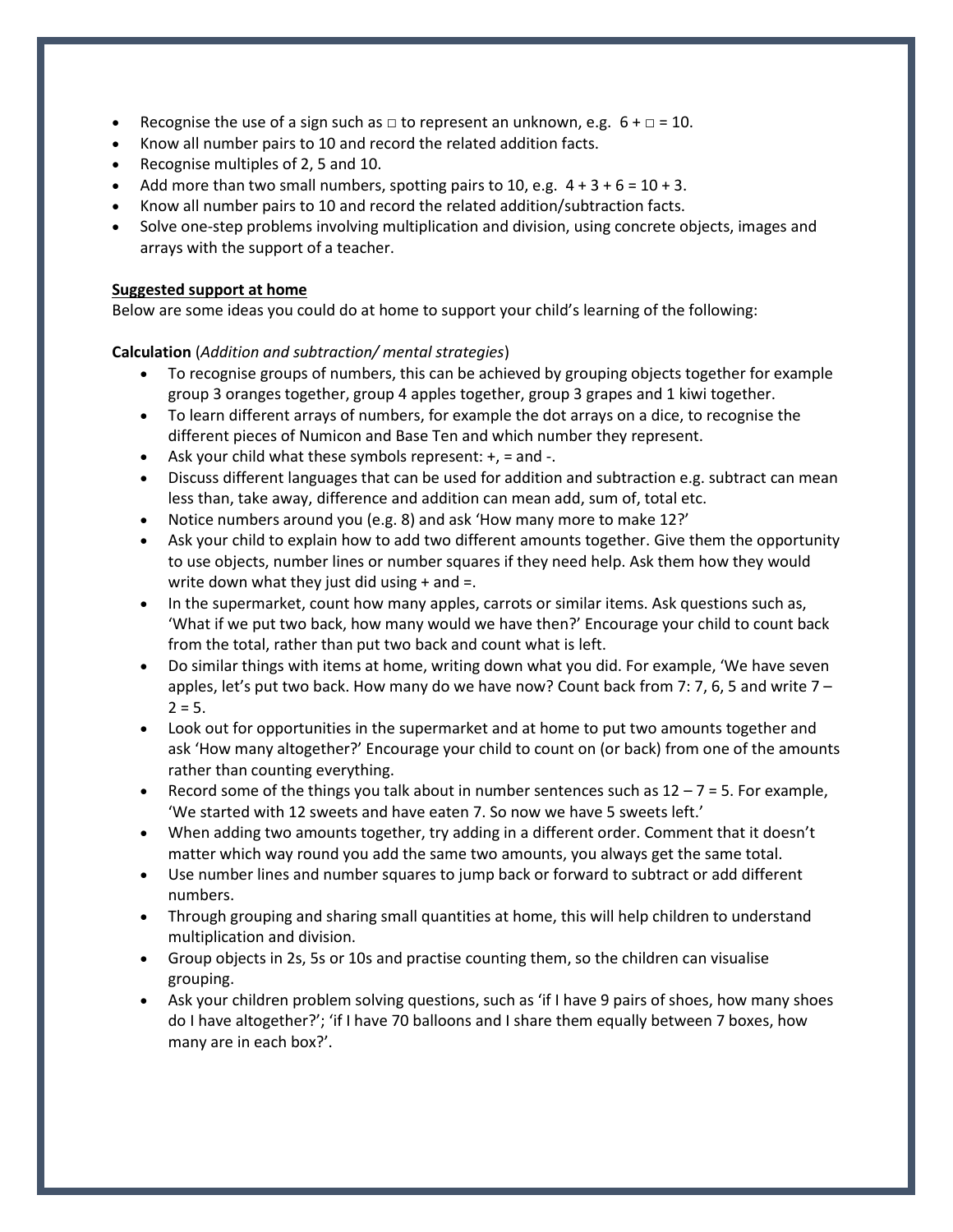# **Unit 3 Learning Objectives:**

### **Fractions**

- Recognise find and name a half as one of two equal parts of an object, shape or quantity.
- Recognise find and name a quarter as one of two equal parts of an object, shape or quantity.

### **Suggested support at home**

Below are some ideas you could do at home to support your child's learning of the following:

- Double and halve numbers and quantities, discuss why odd numbers cannot be shared equally between two wholly. For example, if there are 5 balloons and we share them between 2 people, one person will receive 2 and the other will receive 3.
- colour in or cut shapes into halves, quarters

# **Unit 4 Learning Objectives:**

### **Measurement** *(money and time)*

- Recognise all coins and work out how to pay an exact sum using smaller coins.
- Order the days of the week and other months of the year.
- Order the day chronologically using sequencing language.
- Begin to understand and use some units of time, e.g. minutes, hours, days, weeks, months and years.
- Read the time to the hour and half past and know key times of day to the nearest hour.
- Draw faces on clocks to show o'clock and half past times.

# **Suggested support at home**

Below are some ideas you could do at home to support your child's learning of the following:

#### **Measurement** *(money and time)*

- Using money and helping with the shopping are good ways for your child to get familiar with numbers and measures. Money is particularly useful for helping children develop quick ways of counting.
	- Count out 6 oranges.
	- Find the amount of money to pay the shop keeper.
	- 'How much change should you have?'
	- Look for 6 eggs or 6 yoghurts.
- When watching videos, DVDs and television, plan viewing times, and/or work out how much time is left.
- See how many jumping jacks, skips, hops your child can do in a minute.
- Talk about what day it is today and tomorrow. What happens on different days?
- When we change from one month to another, talk about what happened during the last month and what is going to happen in this one.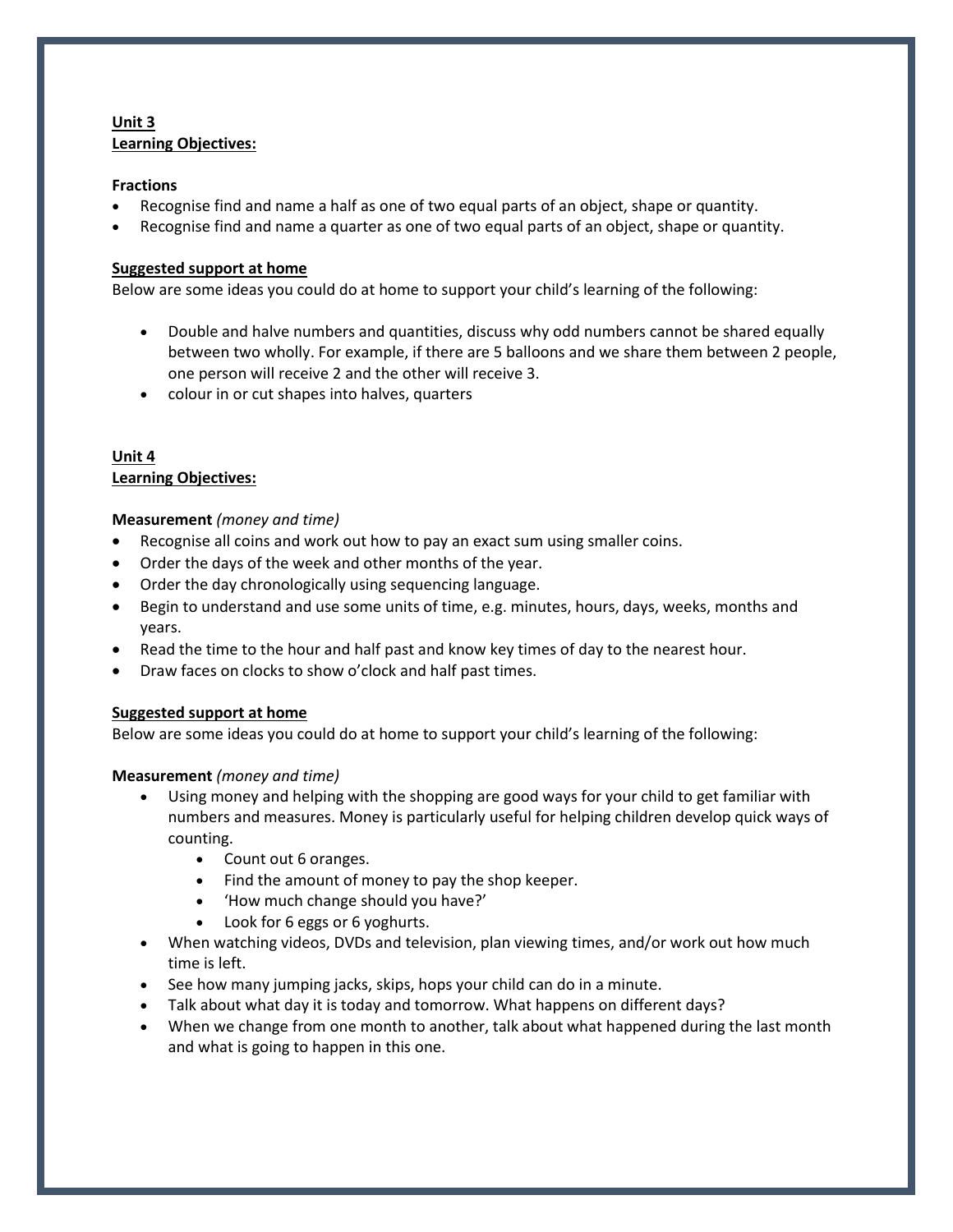Look at the time in real life – discuss the minute hand and the hour hand when it is o'clock and half past and where they are and why. For example, the long minute hand is on the 12 and the short hour hand is on the 4, so that means it must be 4 o'clock!

## **Assessment**

The assessment of the students' learning is ongoing through every lesson. Through verbal and written feedback, we provide students with support and advice in order to move their learning on in every Maths lesson.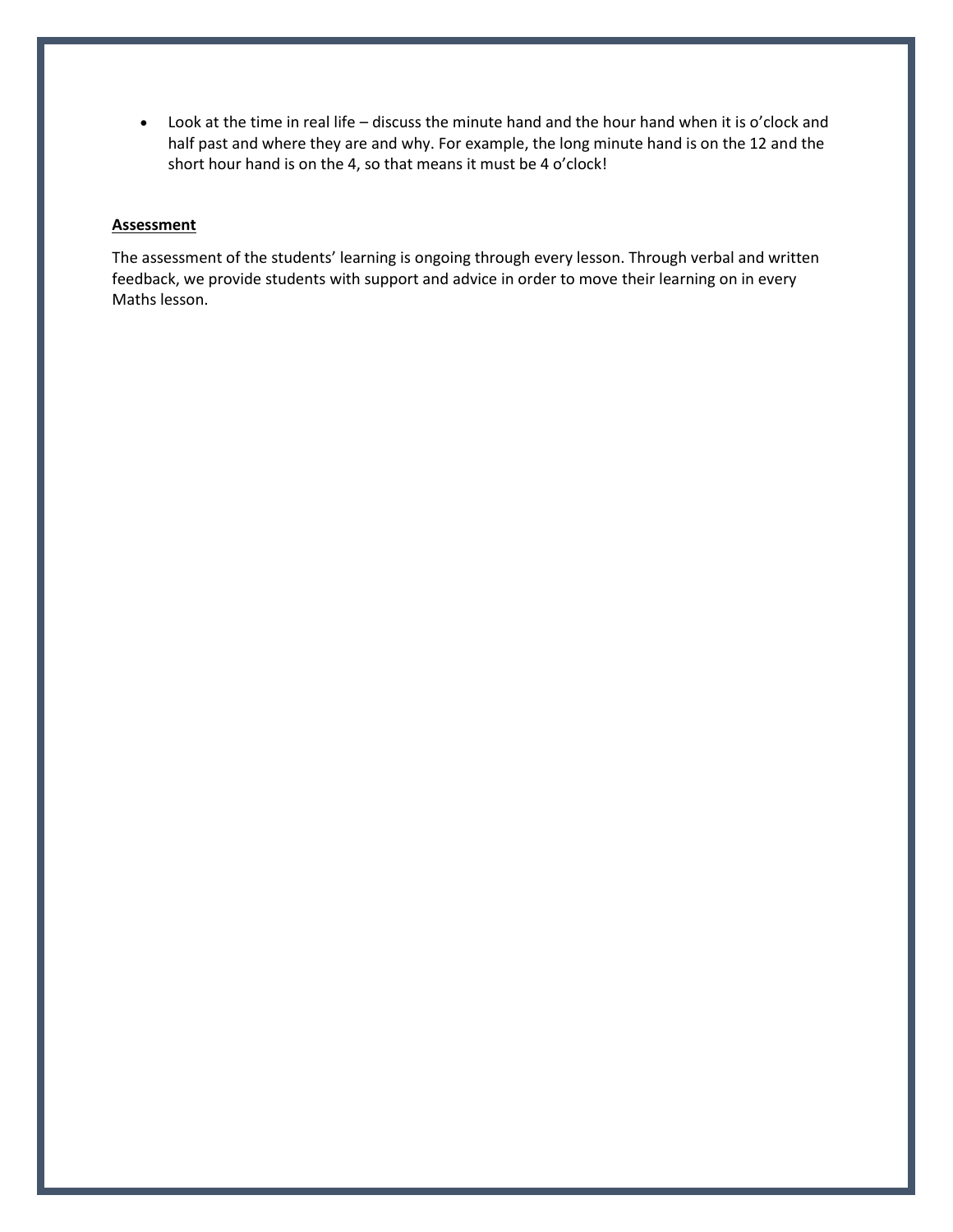

During this term we will cover the unit 'Scientific Investigations of Forces'. This unit allows the children to look at how things move. It gives them an opportunity to investigate how toys are made and how they move.

# **Learning objectives**

- Explore, talk about and describe the movement of familiar things.
- Model and communicate ideas in order to share, explain and develop them.
- Recognise that both pushes and pulls are forces.
- Decide what to do to try to answer a science question.
- Explore and observe in order to collect evidence (measurements and observations) to answer questions.
- Model and communicate ideas in order to share, explain and develop them.
- Explore, talk about and describe the movement of familiar things.
- Recognise that both pushes and pulls are forces.
- Make predictions.
- Compare what happened with predictions.
- Recognise that when things speed up, slow down or change direction there is a cause.
- Try to answer questions by collecting evidence through observation.
- Ask questions and contribute to discussions about how to seek answers.
- Explore and observe in order to collect evidence (measurements and observations) to answer questions.

# **Suggested support at home**

Find different ways of moving your body, by playing songs, dancing, running around in different directions, jumping in different ways, swinging, turning

Try playing different types of physical games such as football, tennis and look at how our movements affect the movement of the balls

Have a go and investigate how different toys move.

Encourage your child to ask why and how questions regarding what they see and observe about movement.

Encourage your child to use vocabulary related to movement (push, pull, force, motion, direction, slow, fast, hard, easy, spin, rotate, comparing etc).

# **Assessment**

The assessment of pupils' learning is always ongoing. Through verbal and written feedback, we provide pupils with support and advice in order to help them know and improve on their own next steps in the learning process in Science.

At the end of every unit, pupils will be assessed against the learning objectives for that unit. However, pupils will continue to be assessed against these objectives and particularly the objectives they are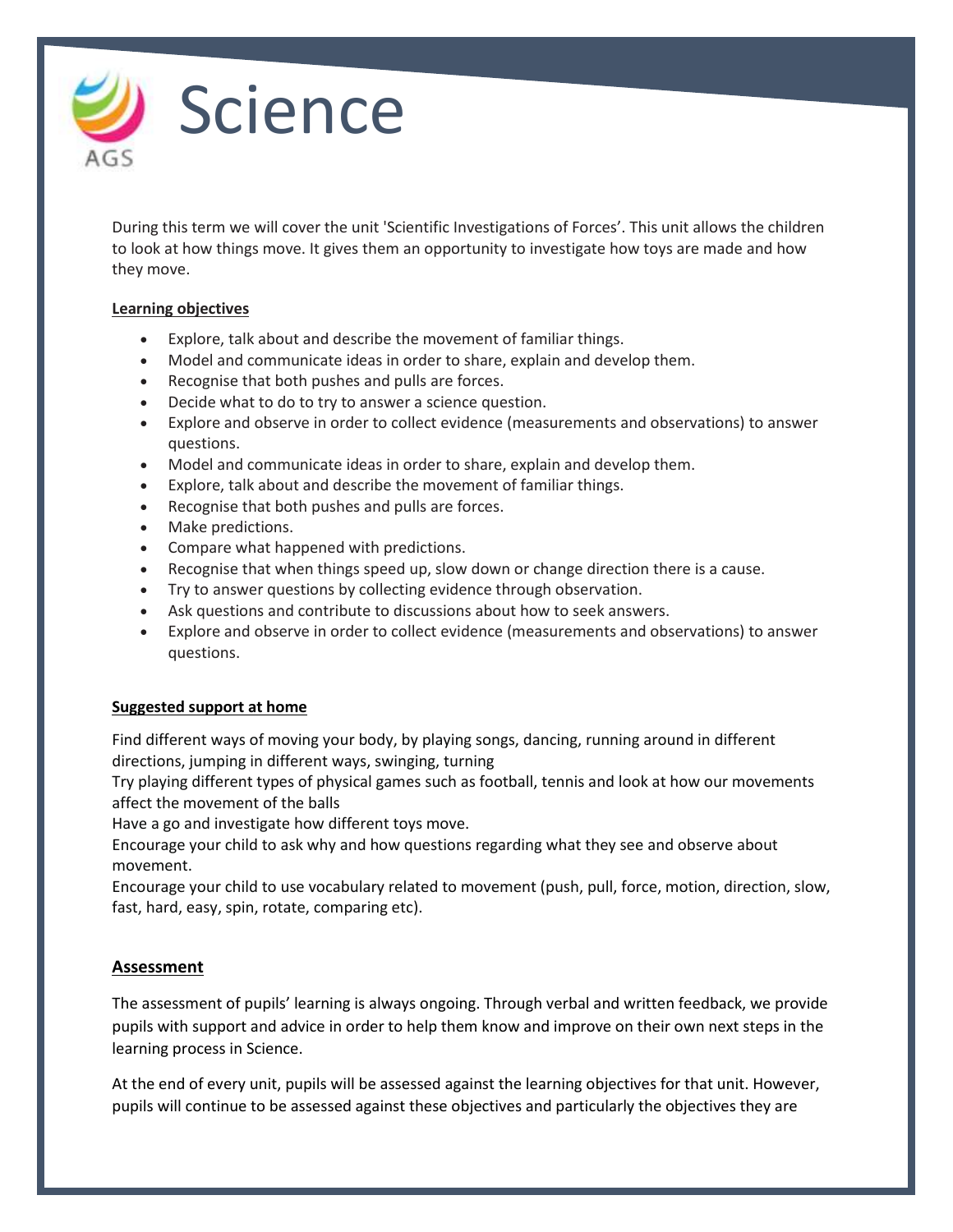finding more difficult, throughout the year. Parents will be given feedback on objectives that need more practise at home, through the parent consultation and reporting cycle.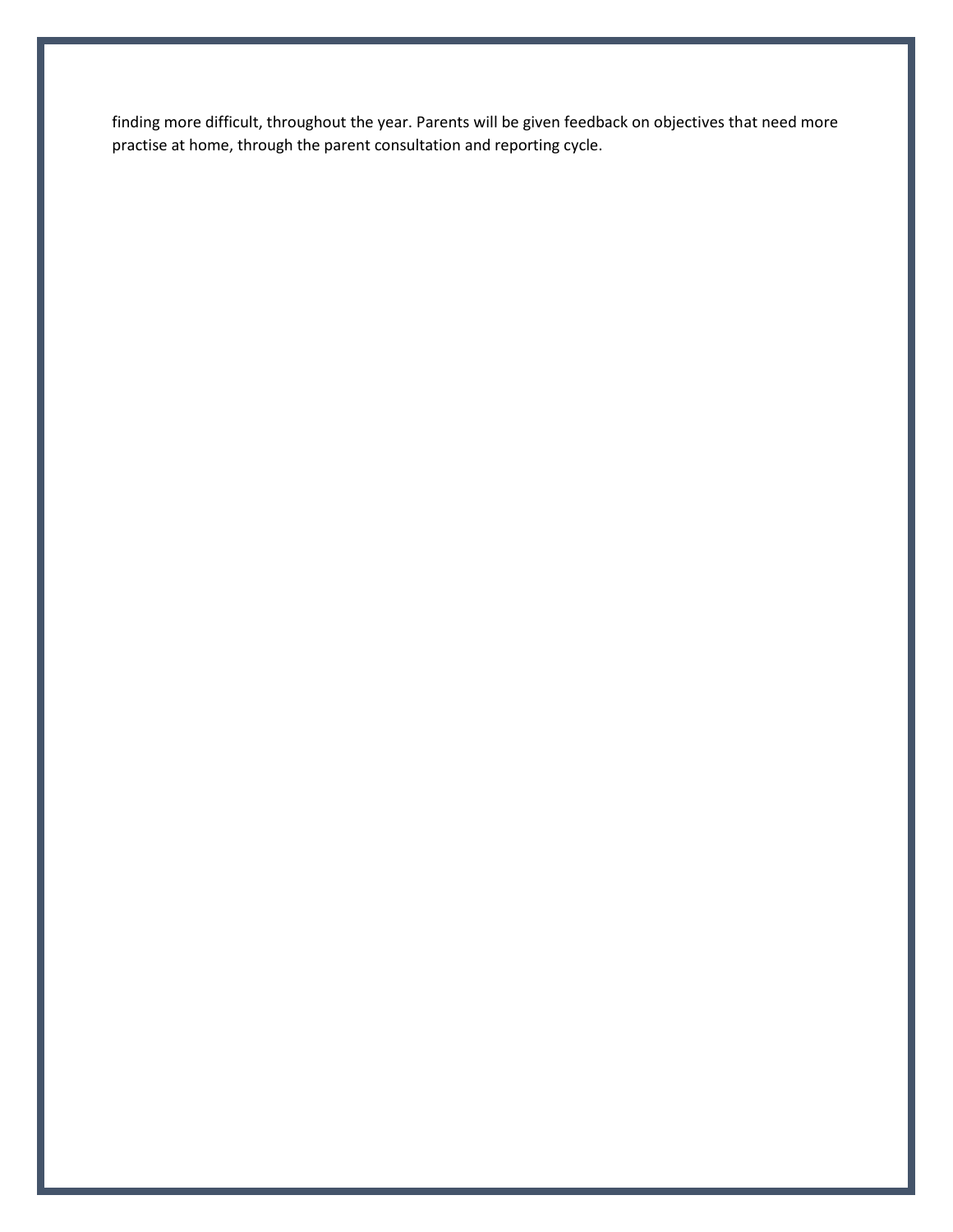

The IPC unit this term, Hooray...Let's Go On Holiday will be taught throughout the whole of term 3. The unit teaches the students about why Holidays are special days, about what holidays were like in the past, and now that we can easily travel the world who knows where we will go for our holidays in the future?

## **The unit will be taught cross-curricular:**

### **In Geography, we'll be finding out:**

- About the places people go to on holiday
- How they get to their holiday destination
- Some of the things people do on holiday
- What people wear on holiday
- How tourism can spoil holiday places

### **In History, we'll be finding out:**

- About the holidays that we have had in our own past
- About the holidays that our families and other people have had in the past
- What is the same and what is different between holidays in the past and today
- About some of the wonders of the world

#### **In Art, we'll be finding out:**

- How to create a sand art sculpture
- About some of the pictures that are used to record holidays
- How we can record our holidays
- About the designs of some holiday souvenirs

#### **In ICT & Computing, we'll be finding ou**t:

• How to use mapping software

#### **In Society, we'll be finding out:**

- How to stay safe on holiday
- What a pilgrimage is

# **In International, we'll be finding out:**

- What is the same and what is different between the lives and home countries of the different children in our class
- How to greet people in different languages
- About future holidays in space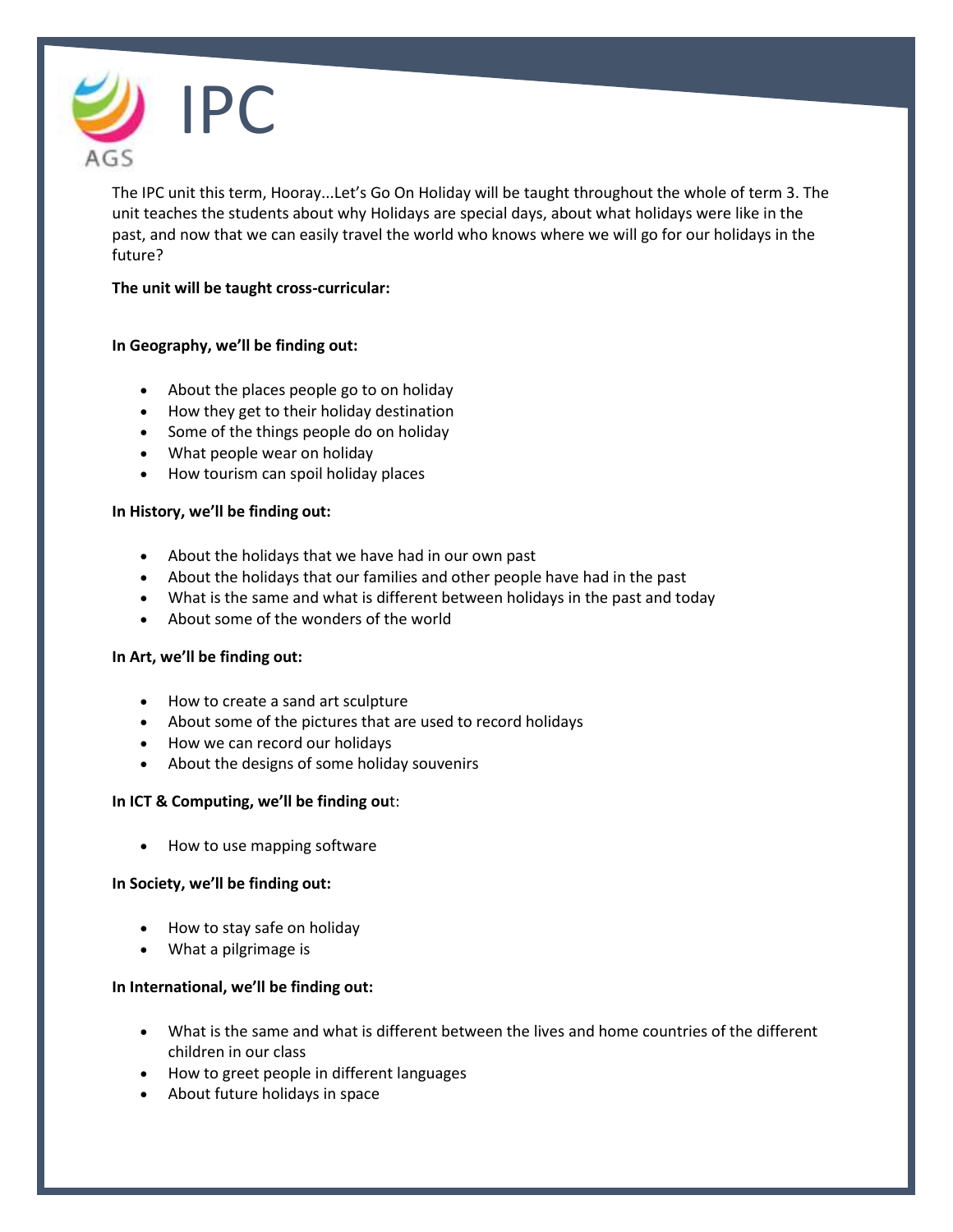#### **Suggested support at home**

Please help your child by doing some extra reading, discussion and research around the subject. We will be looking at atlases, countries, continents, holiday destinations, how we get there and how holidays have changed from the past. The more familiar your child is, the more confident they are at sharing their experiences and knowledge.

Some of the homework tasks are linked to our IPC units so helping your child with these would further their learning.

#### **Assessment**

The assessment of pupils' learning in all units is always ongoing. Through verbal and written feedback, we provide pupils with support and advice in order to help them know and improve on their own.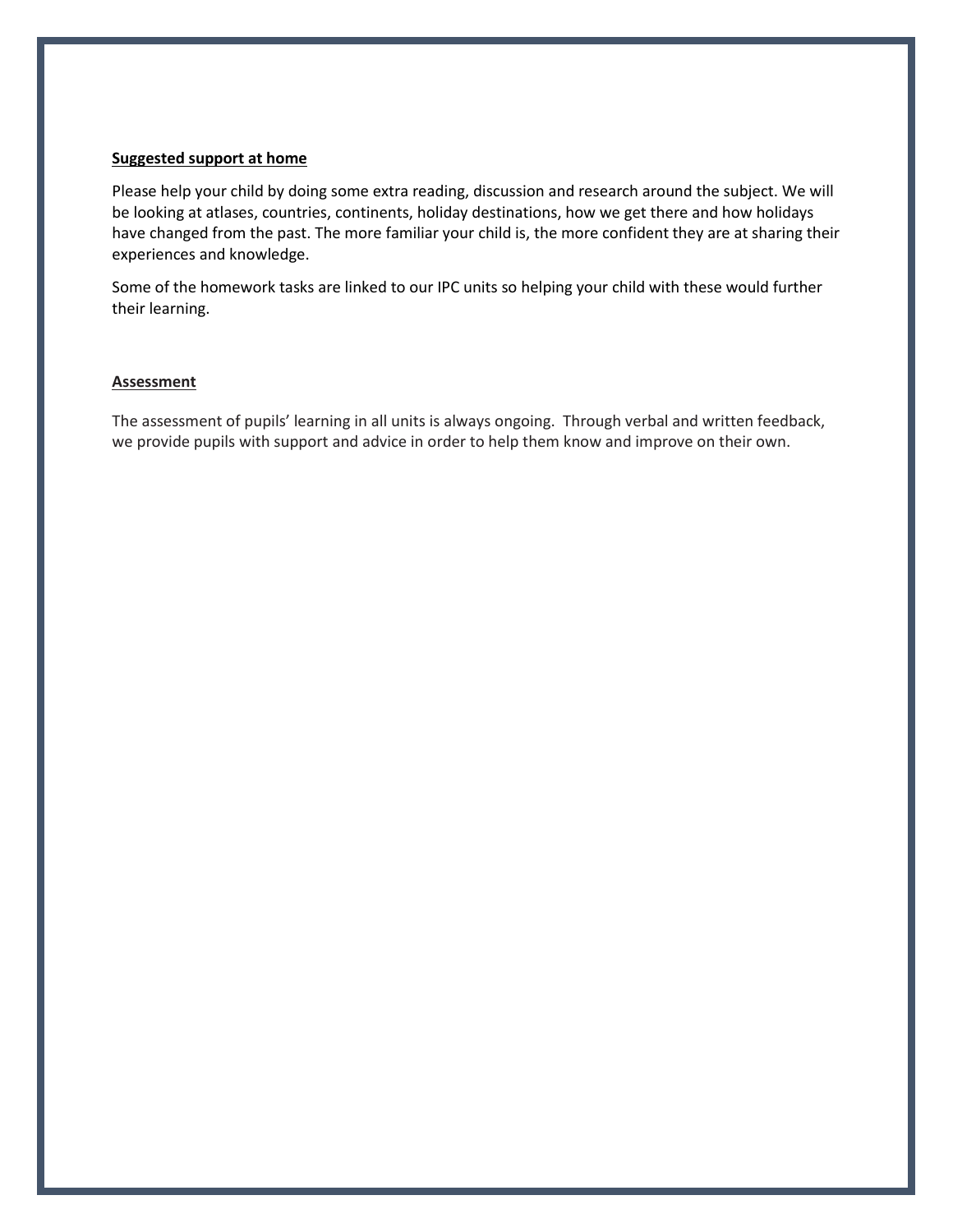

This term pupils will study PE through Striking and Fielding and Fitness;

# **Unit 1**

# **Striking and Fielding:**

- Pupils will begin to explore using a variety of equipment and problem-solving skills.
- Pupils will develop their hand-eye coordination using a number of different implements to throw, catch and strike.
- Pupils will explore the flight of different objects.
- Pupils will develop;
	- $\triangleright$  Throwing and Catching
		- $\triangleright$  Judging the flight of different objects
	- $\triangleright$  Moving towards a target
	- $\triangleright$  Fielding/Stopping a ball
	- $\triangleright$  Retrieval of a ball
	- $\triangleright$  Batting a stationary ball off of a T

# **Unit 2**

# **Health and Fitness:**

- Through the use of health and skill related components of fitness pupils will...
- $\triangleright$  Explore how their body feels/ physiological changes when exercising in different ways.
- $\triangleright$  Understand the health benefits for exercising.
- $\triangleright$  Develop a further understanding of how to train and exercise in different ways.

# **Unit 3**

# **Dance:**

- Through dance pupils will
- $\triangleright$  Explore how our body can move in different ways.
- $\triangleright$  Develop basic timing and movement memory.
- $\triangleright$  Have a basic understanding of RADS- relationships, actions, dynamics and space.
- $\triangleright$  Gain an appreciation for different cultural dances.
- $\triangleright$  Create a short story using dance.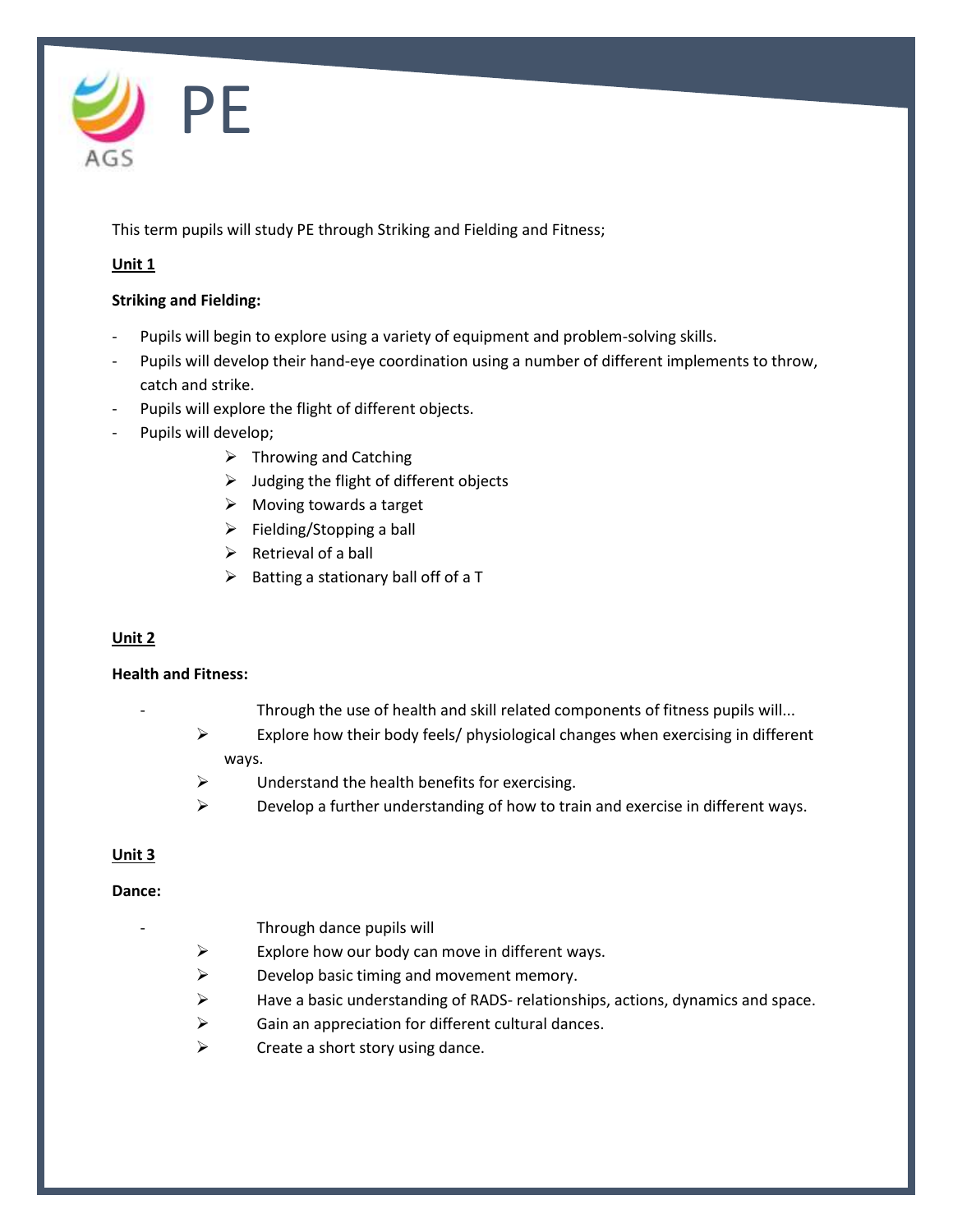

This term the students of grade 1 will commence a new IPC Topic, 'Holiday'.

## **Aims and Objectives:**

### **By the end of the unit, students will be able to:**

- Know about some of the forms used by artists in their work.
- Use a variety of materials and processes.
- Suggest ways of improving their own work.
- Comment on works of art.
- Understand that the work of artists can be seen in a wide variety of places and situations.

#### **Skills Development**

### **During the course of these units, students will:**

#### **Learn how to make a sandcastle**

- Pupils will discuss if they have ever made a sandcastle or sand sculpture; talking about where, when and how they made it, and who helped them.
- Pupils will design their sandcastle/sculpture on paper first. They will be encouraged to be adventurous in their design.
- They will make lists of any accessories or ornaments they will need, e.g. shells, pebbles, driftwood etc., and to source these in advance.
- The pupils will take photographs or videos at different stages.

#### **Learn how to make a homemade paper fan**

 Following a step-by-step video, children will try to make their own paper fan, they are also allowed to use their own design and creativity to decorate the fan.

#### **Learn how to make a homemade summer hat**

 By following a step-by-step video, pupils will try to make their own summer hat, they are also allowed to use their own design and creativity to make original hats.

#### **Suggested support at home:**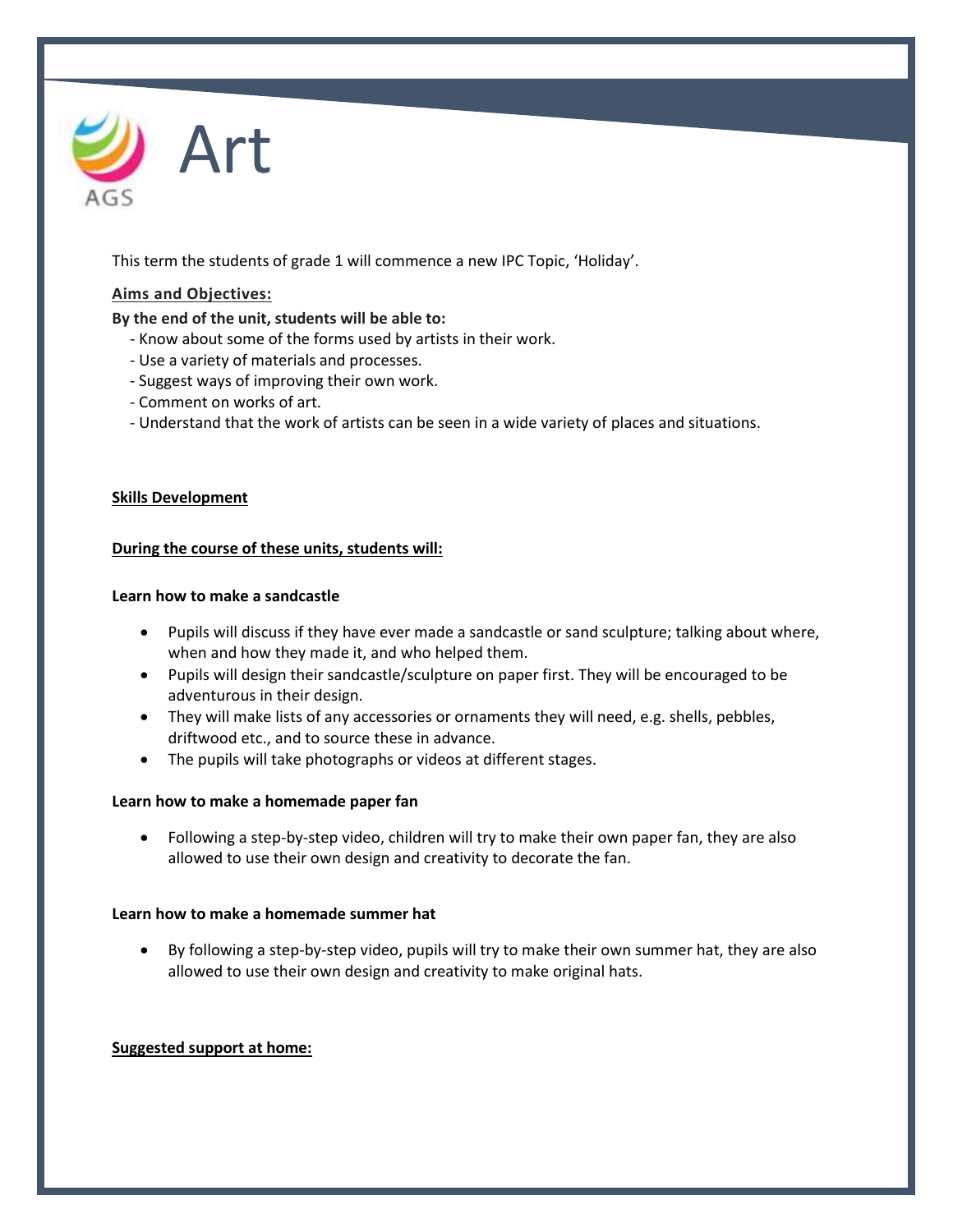help your child enrich their artistic lives at home, parents can support by creating more artistic



#### **Pitch and Rhythm Development**

Pupils continue learning to sing the musical scale do, re, mi, fa, sol, la, ti using it to sing and hand sign a variety of simple songs.

They learn to sing the Japanese song about Spring Time called Haru Ga Kita.

Pupils are introduced to a variety of hand held percussion instruments including timbales, tambourines and djembes and we continue working on their sense of rhythm.

#### **Learning objectives**

- To use their voices expressively and creatively by singing chants and rhymes.
- Play untuned and tuned percussion instruments musically
- Listen with concentration and understanding to a range of high quality recorded music.

#### **Suggested support at home**

You can support your child by encouraging them to sing the songs that they have learnt in their music lesson and by singing the musical scale using do, re, mi.

This link from Primary Music Prodigies have some great activities:

<https://www.youtube.com/watch?v=z9WAvSPjHmY&t=582s>

Listen to a variety of music at home, perhaps exploring composers such as Bach and Haydn:

<https://www.youtube.com/watch?v=pdsyNwUoON0>

#### **Assessment**

Pupils are assessed each week by the teacher according to how well they can play and sing as part of a group and whether they are singing in tune and playing in time.